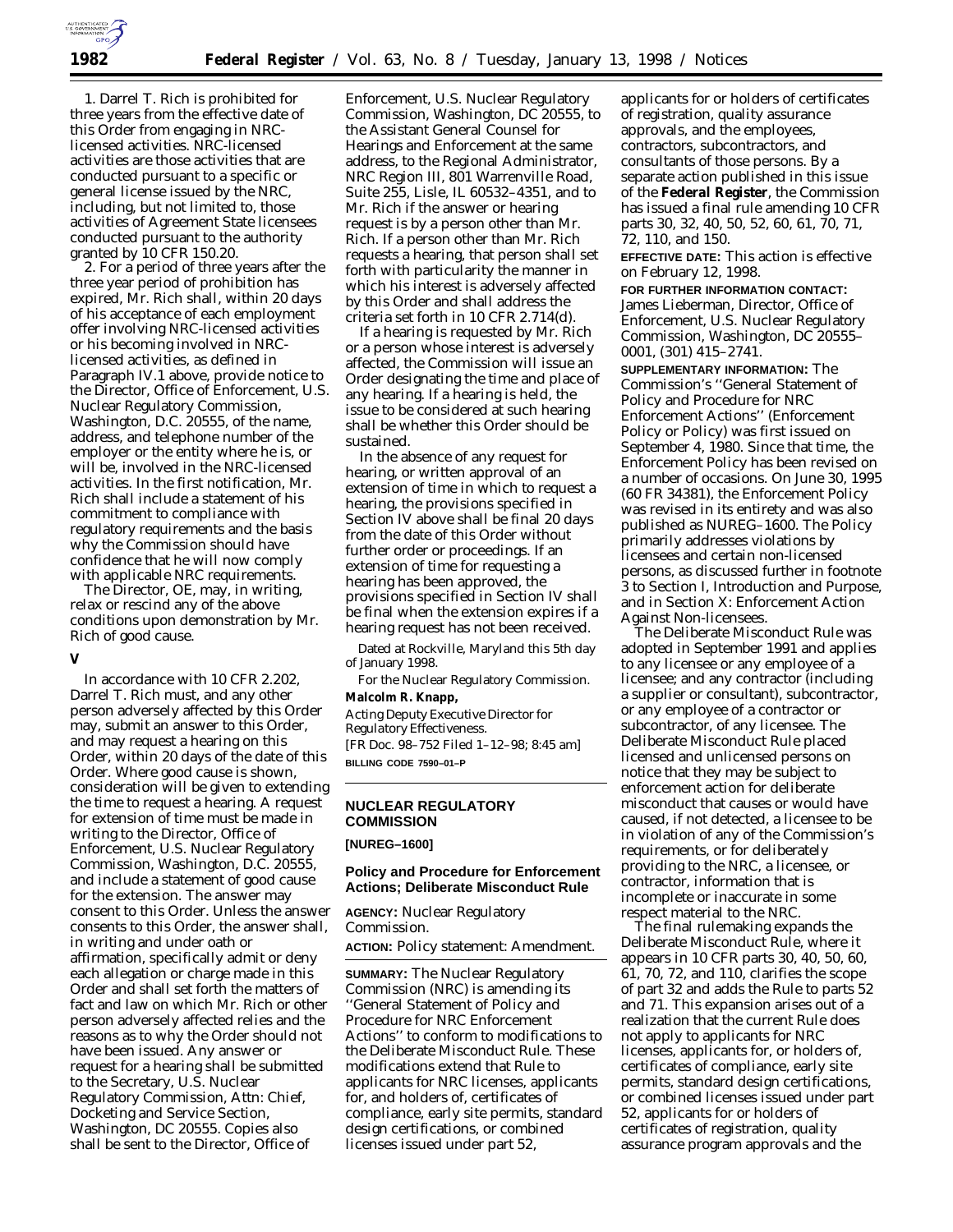employees, contractors, subcontractors, and consultants of those persons. The Commission believes that it is equally important for these categories of persons to be subject to enforcement action for deliberate wrongdoing, such as the submission of inaccurate or incomplete information.

The Commission is making this change to the General Statement of Policy and Procedure for NRC Enforcement Actions to make it consistent with the regulations. The changes include: (1) Expansion of footnote 3 in Section I, which discusses the scope of the Policy; (2) deletion of the reference to vendors in Section VI.C.5, to avoid possible confusion as a result of a partial listing of those to whom the Rule and Policy apply; and (3) restating the opening sentence in Section VI.C.5 and in Section X: Enforcement Actions Against Nonlicensees, to set out the full scope of the Rule and its application through the Enforcement Policy.

The Commission has held that the term ''contractor'' includes a vendor or supplier that manufactures and offers for sale materials intended for use by NRC licensees and certified to meet the requirements of 10 CFR part 50, Appendix B. In the Matter of: Five Star Products, Inc. and Construction Products Research, Inc., 38 NRC 169, CLI–93–23 (October 21, 1993). In light of that holding, the remaining references to vendors throughout the Enforcement Policy are also being modified to refer to contractors as the inclusive term. These changes are being made in Sections V, VI.B.1, VI.C, VI.D, VIII, X, Table 1A, and Supplements I.C. and VII.C.

#### **Paperwork Reduction Act**

This policy statement does not contain a new or amended information collection requirement subject to the Paperwork Reduction Act of 1995 (44 U.S.C. 3501 et seq.). Existing requirements were approved by the Office of Management and Budget, approval number 3150-0136. The approved information collection requirements contained in this policy statement appear in Section VII.C.

#### **Public Protection Notification**

The NRC may not conduct or sponsor, and a person is not required to respond to, a collection of information unless it displays a currently valid OMB control number.

#### **Small Business Regulatory Enforcement Fairness Act**

In accordance with the Small Business Regulatory Enforcement

Fairness Act of 1996, the NRC has determined that this action is not ''a major'' rule and has verified this determination with the Office of Information and Regulatory Affairs, Office of Management and Budget.

Accordingly, Sections I, V, VI B., C., and D., VIII, X, and Supplements I and VII of the NRC Enforcement Policy are amended to read as follows:

### **General Statement of Policy and Procedure for NRC Enforcement Actions**

#### **I. Introduction and Purpose**

The purpose of the NRC enforcement program is to support the NRC's overall safety mission in protecting the public and the environment. Consistent with that purpose, enforcement action should be used:

• As a deterrent to emphasize the importance of compliance with requirements, and

• To encourage prompt identification and prompt, comprehensive correction of violations.

Consistent with the purpose of this program, prompt and vigorous enforcement action will be taken when dealing with licensees, contractors,<sup>2</sup> and their employees, who do not achieve the necessary meticulous attention to detail and the high standard of compliance which the NRC expects.3 Each enforcement action is dependent on the circumstances of the case and requires the exercise of discretion after consideration of these policies and procedures. In no case, however, will licensees who cannot achieve and maintain adequate levels of protection be permitted to conduct licensed activities.

\* \* \* \* \*

#### **V. Predecisional Enforcement Conferences**

Whenever the NRC has learned of the existence of a potential violation for which escalated enforcement action appears to be warranted, or recurring nonconformance on the part of a

contractor, the NRC may provide an opportunity for a predecisional enforcement conference with the licensee, contractor, or other person before taking enforcement action. The purpose of the conference is to obtain information that will assist the NRC in determining the appropriate enforcement action, such as: (1) A common understanding of facts, root causes and missed opportunities associated with the apparent violations, (2) a common understanding of corrective actions taken or planned, and (3) a common understanding of the significance of issues and the need for lasting comprehensive corrective action.

\* \* \* \* \*

During the predecisional enforcement conference, the licensee, contractor, or other persons will be given an opportunity to provide information consistent with the purpose of the conference, including an explanation to the NRC of the immediate corrective actions (if any) that were taken following identification of the potential violation or nonconformance and the long-term comprehensive actions that were taken or will be taken to prevent recurrence. Licensees, contractors, or other persons will be told when a meeting is a predecisional enforcement conference.

\* \* \* \* \*

# **VI. Enforcement Actions**

\* \* \* \* \*

#### *VI. B. 1. Base Civil Penalty*

The NRC imposes different levels of penalties for different severity level violations and different classes of licensees, contractors, and other persons. Tables 1A and 1B show the base civil penalties for various reactor, fuel cycle, and materials programs. (Civil penalties issued to individuals are determined on a case-by-case basis.) The structure of these tables generally takes into account the gravity of the violation as a primary consideration and the ability to pay as a secondary consideration. Generally, operations involving greater nuclear material inventories and greater potential consequences to the public and licensee employees receive higher civil penalties. Regarding the secondary factor of ability of various classes of licensees to pay the civil penalties, it is not the NRC's intention that the economic impact of a civil penalty be so severe that it puts a licensee out of business (orders, rather than civil penalties, are used when the intent is to suspend or terminate licensed activities) or adversely affects a licensee's ability

<sup>2</sup>The term ''contractor'' as used in this policy includes vendors who supply products or services to be used in an NRC-licensed facility or activity.

<sup>&</sup>lt;sup>3</sup>This policy primarily addresses the activities of NRC licensees and applicants for NRC licenses. Therefore, the term ''licensee'' is used throughout the policy. However, in those cases where the NRC determines that it is appropriate to take enforcement action against a non-licensee or individual, the guidance in this policy will be used, as applicable. These non-licensees include contractors and subcontractors, holders of, or applicants for, NRC approvals, e.g., certificates of compliance, early site permits, or standard design certificates and the employees of these nonlicensees. Specific guidance regarding enforcement action against individuals and non-licensees is addressed in Sections VIII and X, respectively.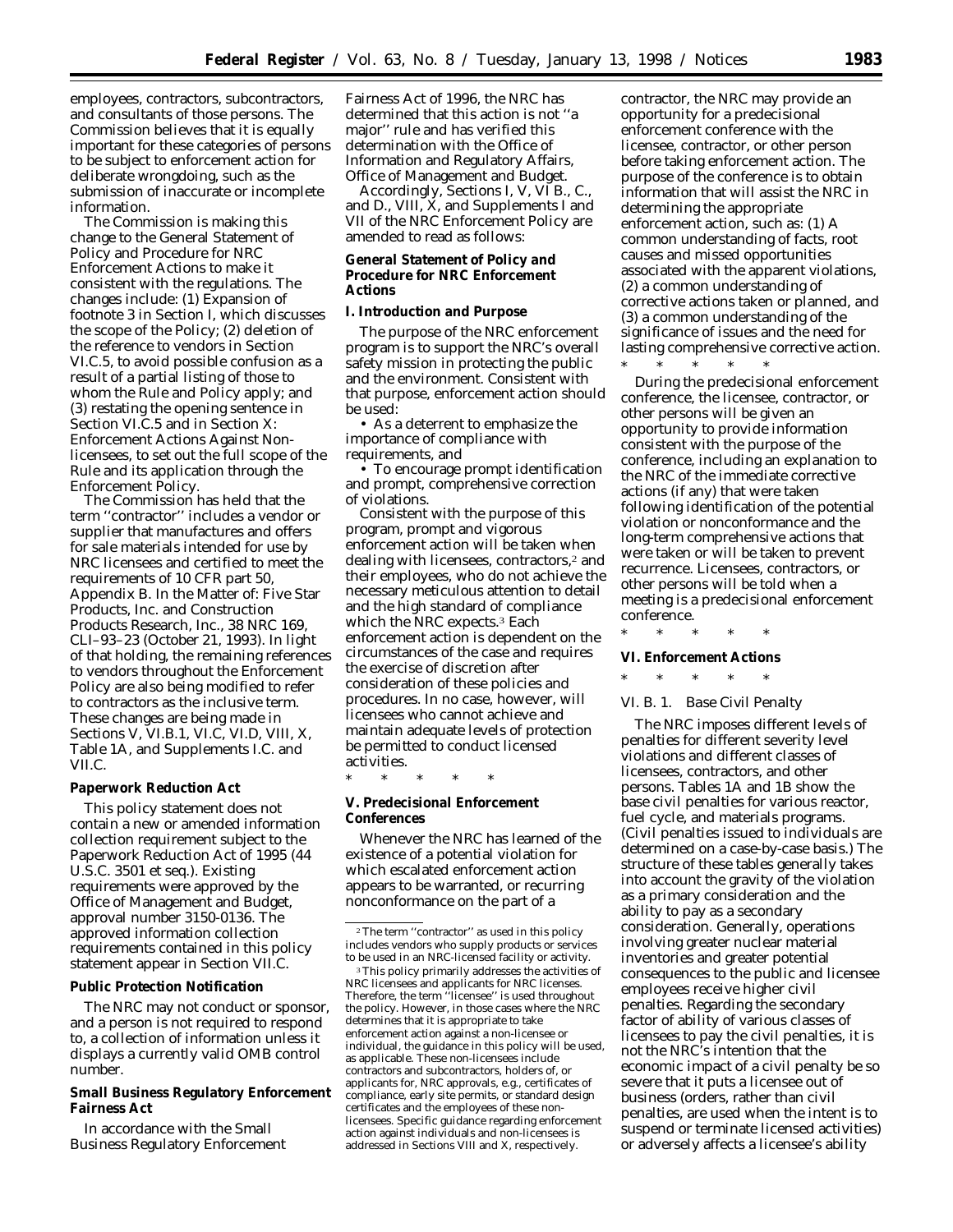to safely conduct licensed activities. The deterrent effect of civil penalties is best served when the amounts of the penalties take into account a licensee's ability to pay. In determining the amount of civil penalties for licensees for whom the tables do not reflect the ability to pay or the gravity of the violation, the NRC will consider as necessary an increase or decrease on a case-by-case basis. Normally, if a licensee can demonstrate financial hardship, the NRC will consider payments over time, including interest, rather than reducing the amount of the civil penalty. However, where a licensee claims financial hardship, the licensee will normally be required to address why it has sufficient resources to safely conduct licensed activities and pay license and inspection fees.

\* \* \* \* \*

TABLE 1A.—BASE CIVIL PENALTIES

|  | $\star$<br>c. Test reactors, mills and ura-<br>nium conversion facilities.<br>contractors, waste disposal li-<br>censees, and industrial<br>radiographers |  |  |  |  | \$11,000 |
|--|-----------------------------------------------------------------------------------------------------------------------------------------------------------|--|--|--|--|----------|
|  |                                                                                                                                                           |  |  |  |  |          |
|  |                                                                                                                                                           |  |  |  |  |          |

## *C. Orders*

\* \* \* \* \*

5. Orders to non-licensees, including contractors and subcontractors, holders of NRC approvals, e.g., certificates of compliance, early site permits, standard design certificates, or applicants for any of them, and to employees of any of the foregoing, are used when the NRC has identified deliberate misconduct that may cause a licensee to be in violation of an NRC requirement or where incomplete or inaccurate information is deliberately submitted or where the NRC loses its reasonable assurance that the licensee will meet NRC requirements with that person involved in licensed activities.

\* \* \* \* \*

#### *D. Related Administrative Actions*

In addition to the formal enforcement actions, Notices of Violation, civil penalties, and orders, the NRC also uses administrative actions, such as Notices of Deviation, Notices of Nonconformance, Confirmatory Action Letters, Letters of Reprimand, and Demands for Information to supplement its enforcement program. The NRC expects licensees and contractors to adhere to any obligations and commitments resulting from these

actions and will not hesitate to issue appropriate orders to ensure that these obligations and commitments are met.

1. Notices of Deviation are written notices describing a licensee's failure to satisfy a commitment where the commitment involved has not been made a legally binding requirement. A Notice of Deviation requests a licensee to provide a written explanation or statement describing corrective steps taken (or planned), the results achieved, and the date when corrective action will be completed.

2. Notices of Nonconformance are written notices describing contractors' failures to meet commitments which have not been made legally binding requirements by NRC. An example is a commitment made in a procurement contract with a licensee as required by 10 CFR part 50, Appendix B. Notices of Nonconformances request non-licensees to provide written explanations or statements describing corrective steps (taken or planned), the results achieved, the dates when corrective actions will be completed, and measures taken to preclude recurrence.

3. Confirmatory Action Letters are letters confirming a licensee's or contractor's agreement to take certain actions to remove significant concerns about health and safety, safeguards, or the environment.

## **VIII. Enforcement Actions Involving Individuals**

\* \* \* \* \*

\* \* \* \* \* Listed below are examples of situations which could result in enforcement actions involving individuals, licensed or unlicensed. If the actions described in these examples are taken by a licensed operator or taken deliberately by an unlicensed individual, enforcement action may be taken directly against the individual. However, violations involving willful conduct not amounting to deliberate action by an unlicensed individual in these situations may result in enforcement action against a licensee that may impact an individual. The situations include, but are not limited to, violations that involve:

• Willfully causing a licensee to be in violation of NRC requirements.

• Willfully taking action that would have caused a licensee to be in violation of NRC requirements but the action did not do so because it was detected and corrective action was taken.

• Recognizing a violation of procedural requirements and willfully not taking corrective action.

• Willfully defeating alarms which have safety significance.

• Unauthorized abandoning of reactor controls.

• Dereliction of duty.

• Falsifying records required by NRC regulations or by the facility license.

• Willfully providing, or causing a licensee to provide, an NRC inspector or investigator with inaccurate or incomplete information on a matter material to the NRC.

• Willfully withholding safety significant information rather than making such information known to appropriate supervisory or technical personnel in the licensee's organization.

• Submitting false information and as a result gaining unescorted access to a nuclear power plant.

• Willfully providing false data to a licensee by a contractor or other person who provides test or other services, when the data affects the licensee's compliance with 10 CFR Part 50, Appendix B, or other regulatory requirement.

• Willfully providing false certification that components meet the requirements of their intended use, such as ASME Code.

• Willfully supplying, by contractors of equipment for transportation of radioactive material, casks that do not comply with their certificates of compliance.

\* \* \* \* \*

#### **X. Enforcement Action Against Non-Licensees**

The Commission's enforcement policy is also applicable to non-licensees, including contractors and subcontractors, holders of NRC approvals, e.g., certificates of compliance, early site permits, standard design certificates, quality assurance program approvals, or applicants for any of them, and to employees of any of the foregoing, who knowingly provide components, equipment, or other goods or services that relate to a licensee's activities subject to NRC regulation. The prohibitions and sanctions for any of these persons who engage in deliberate misconduct or knowing submission of incomplete or inaccurate information are provided in the rule on deliberate misconduct, e.g., 10 CFR 30.10 and 50.5.

Contractors who supply products or services provided for use in nuclear activities are subject to certain requirements designed to ensure that the products or services supplied that could affect safety are of high quality. Through procurement contracts with licensees, suppliers may be required to have quality assurance programs that meet applicable requirements, e.g., 10 CFR part 50, Appendix B, and 10 CFR part 71, subpart H. Contractors